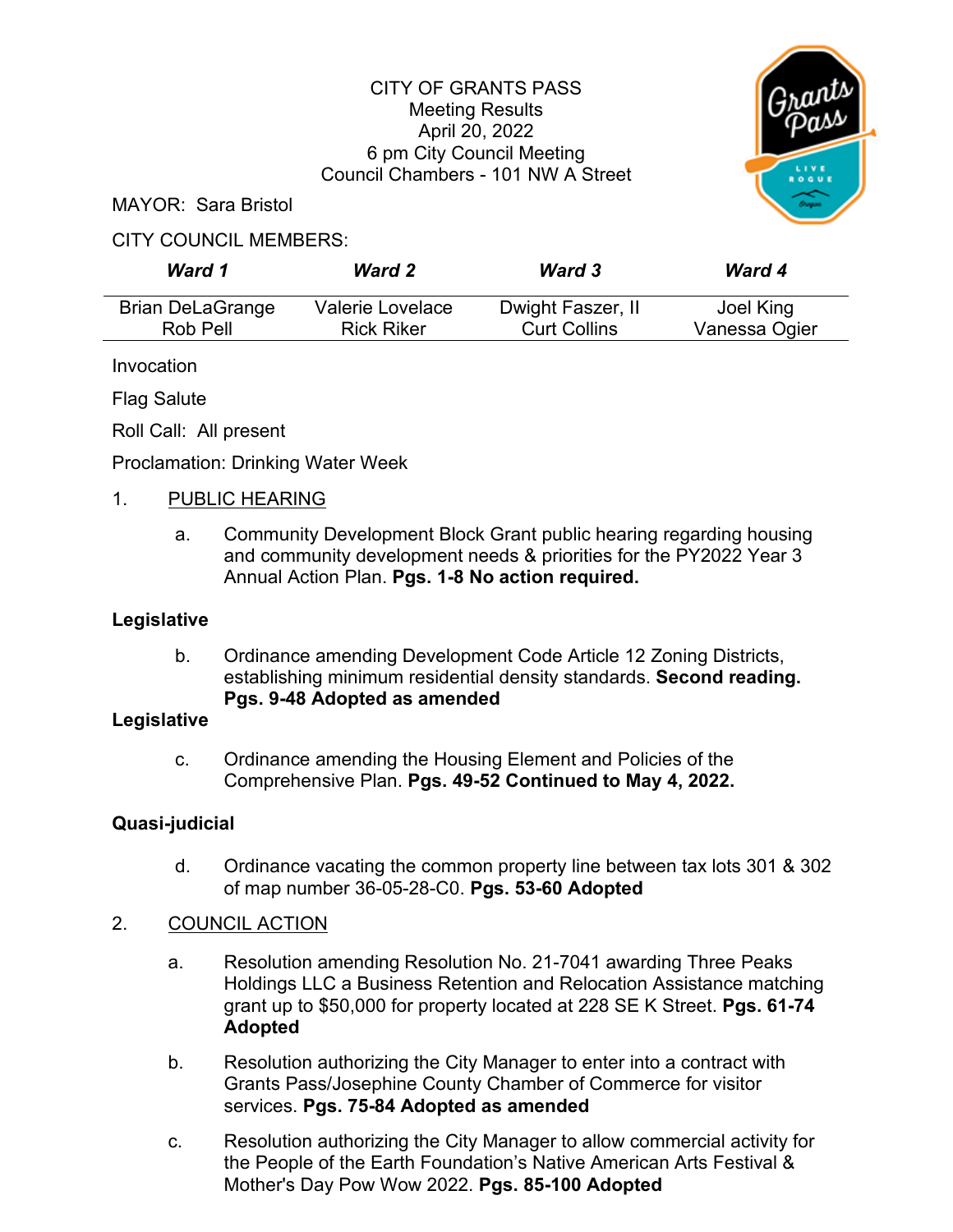- d. Resolution approving commercial activity in Reinhart Volunteer Park for the Shakespeare in the Park Event 2022. **Pgs. 101-110 Adopted**
- 3. PUBLIC COMMENT This is an opportunity for the public to address the City Council on items not related to a public hearing or Council action item for the Council. The intent is to provide information that is pertinent to the City's jurisdiction. Each speaker will be given three minutes to address the Council as one body, not to individuals. At the conclusion of public comment, Council will have an opportunity to respond.

This meeting will proceed in an effective and courteous manner. Citizens and Council members will be allowed to state their positions in an atmosphere free from slander, threats, or other personal attacks. Signs or placards, outbursts of applause, campaigning for public office, or other disruptive behavior will not be tolerated.

If you have a question regarding any government provided service or a current City policy, please contact the City Manager's office in an attempt to resolve the matter.

- a. Opportunity to review public comment
- b. Review emails
- 4. CONSENT AGENDA (Items included are of such routine nature or without controversy so that they may be approved with a single action). *\*Indicates short Staff presentation and Council comment.*
	- a. Resolution authorizing the City Manager to purchase a replacement Battalion Chief Command vehicle. **Pgs. 111-128 Adopted**
	- b. Resolution redefining and renaming the Caveman Plaza Taskforce to Central Business District Vitalization Taskforce. **Pgs. 129-134 Adopted**
	- c. Resolution authorizing the City Manager to enter into a contract with Pathway Enterprises, Inc., for parks janitorial services. **Pgs. 135-148 Adopted**
	- d. Resolution amending the Housing Advisory Committee membership. **Pgs. 149-154 Pulled from consent agenda. Request input from committee on amending membership.**
	- e. Resolution revising the City's Banner Policy. **Pgs. 155-166 Adopted**
	- f. Resolution authorizing the City Manager to submit a grant application for law enforcement wellness services. **Pgs. 167-170 Adopted**
	- g. Resolution establishing a temporary Parklet Program. **Pgs. 171-176 Adopted**
	- h. Motion approving the Development Code text amendment to Article 12 Minimum Residential Density Findings of Fact. **Pgs. 177-184 Approved**
	- i. Motion approving the minutes of the City Council meeting of April 6, 2022. **Pgs. 185-190 Approved**